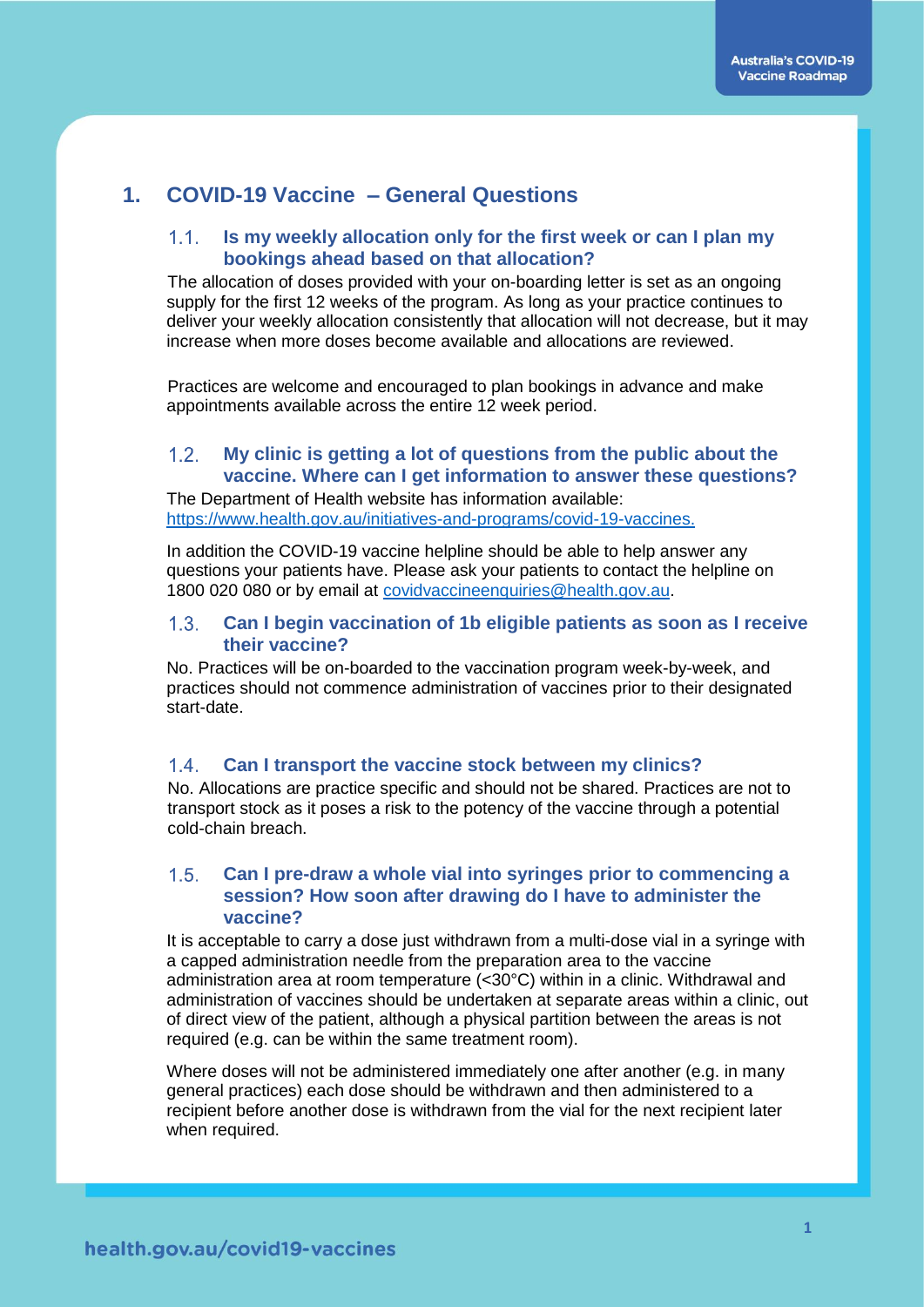Where doses will be administered immediately one after another (e.g. in dedicated immunisation clinics, including within general practice), it is acceptable to withdraw multiple doses consecutively from one vial in the preparation area, with each filled syringe (with a capped administration needle) appropriately labelled and stored at the appropriate temperature and protected from light, before each dose is carried across to the administration area for use as soon as practical for each recipient. In this setting, it is acceptable to pre-draw multiple doses from one vial and use within one hour if stored at room temperature, or within six hours if stored at 2-8°C. This is to ensure vaccine efficacy and safety. If any doses remain in the vial, refrigerate the multi-dose vial between +2°C and +8°C immediately after completion of vaccine draw-up.

For home visits, there are two options:

- Where possible, the vial should be transported and doses drawn up at the site of administration, OR
- If appropriate storage (protection from light and appropriate cold chain) and prompt delivery (within an hour) can be achieved, pre-drawn doses may be transported for a home visit. If these conditions cannot be accomplished, the vial should be transported and doses drawn up on site.

It is important to ensure that for each vial or dose that the total maximum in-use storage duration at the recommended temperature does not exceed what is specified in the Product Information.

### $1.6.$ **How do I vaccinate eligible patients who cannot attend the practice in person?**

The current COVID-19 vaccines are in a multi-dose vial. The use of multi-dose vials may preclude or make it challenging for vaccines to be administered when conducting home visits and practices are encouraged to vaccinate all patients within the practice itself to ensure cold-chain and shelf-life is maintained.

It is recognised that there may be instances in which patients are unable to leave their homes. As such, there may be some instances in which arrangements could be made at a local level whereby all doses within a multi-dose vial could be effectively used; however, this would require careful planning at the practice level and would be the exception, not the rule.

For home visits, there are two options:

- Where possible, the vial should be transported and doses drawn up at the site of administration, OR
- If appropriate storage (protection from light and appropriate cold chain) and prompt delivery (within an hour) can be achieved, pre-drawn doses may be transported for a home visit. If these conditions cannot be accomplished, the vial should be transported and doses drawn up on site.

It is important to ensure that for each vial or dose that the total maximum in-use storage duration at the recommended temperature does not exceed what is specified in the Product Information.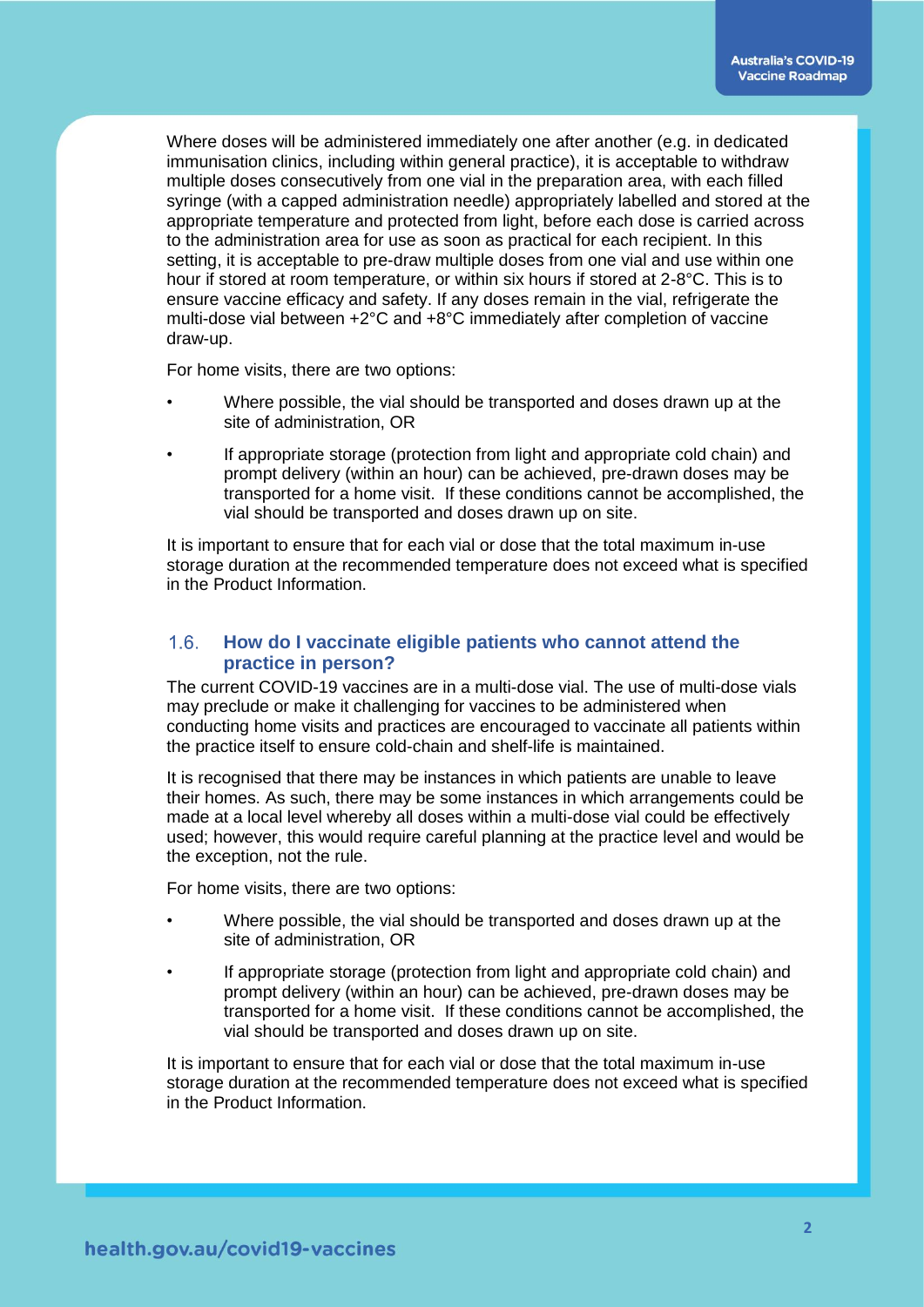### $1.7.$ **Can I vaccinate my own staff prior to the public administration of vaccine?**

Practice staff, including non-clinical staff are eligible for the COVID-19 vaccination under 1B and it is understood that many practices are planning to vaccinate their own staff as early as possible.

Factors that practices should consider when determining when to vaccinate staff include minimising wastage (e.g. using unused doses at the end of a session to vaccinate staff), and staggering doses to minimise staff disruption should staff experience reactions of any type (including local reactions such as injection site tenderness or systemic reactions such as headaches) that impact on their ability to work in the day(s) following vaccination.

Vaccinating all your staff in one day is not recommended.

#### $1.8.$ **Will dosage allocation be reviewed or increased in the future?**

Stock control measures have been put in place with tiered caps on allocation based on vaccine supply, estimated throughput and priority population distribution and reach.

Allocation during the first few weeks will be set while more than 4,000 practices are on-boarded and receive their first allocations over four weeks.

The maximum allocation provided to each site will be reviewed as vaccine availability expands, and data on usage patterns and demand across the system becomes available.

As long as your practice continues to deliver your weekly allocation consistently that allocation will not decrease, but it may increase when more doses become available.

### $1.9$ **Do we need to reserve stock for second doses or will doses be guaranteed by Department?**

No. **Clinics do not need to reserve the second dose for patients**. Practices should use all of their weekly allocations and manage bookings accordingly. People should be encouraged to book their second dose at the time they have their first dose.

## **Can practices prioritise their own patients?**

There are approximately six million Australians who are eligible for vaccination in Phase 1b and many will seek to make appointments immediately.

Some people will benefit from vaccination sooner than others – even though they fall into Phase 1b – and general practices are best placed to determine their priority order for vaccination so those most at need within the group are vaccinated first.

Practices are free to manage the bookings they take, including booking patients based on vaccine availability, local priority populations and your practice capacity, as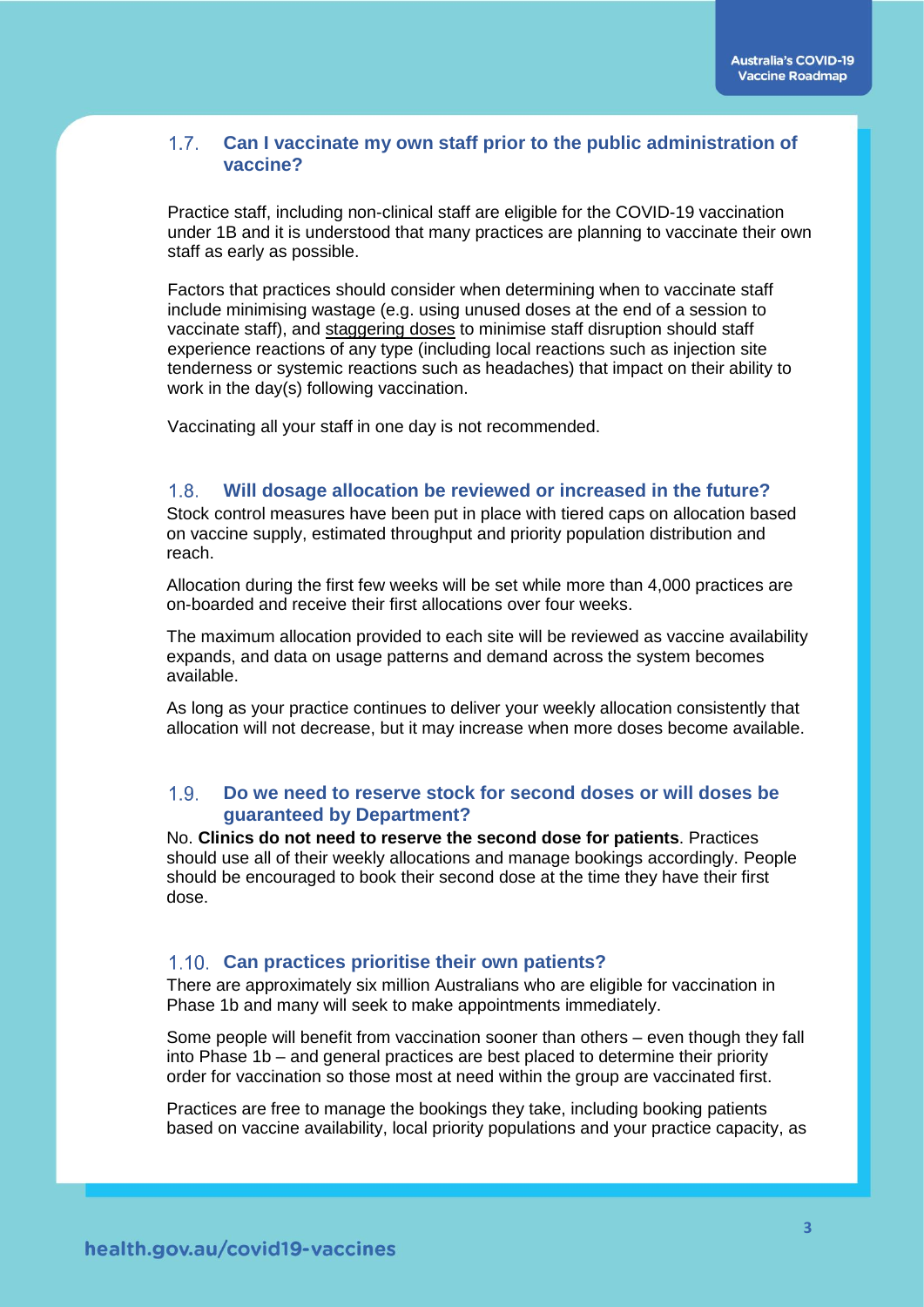well as reaching out to their own patients who fit into phase 1b. These are decisions practices can make according to their own situations and capacity as they see fit.

On the ground, practices will no doubt, operationally prioritise their own eligible patients. This is both supported and encouraged. However, if and when they have capacity, they should accept bookings from other eligible individuals.

## **Can I stockpile my vaccine allocation?**

No. Priority populations should be vaccinated as quickly as possible, so practices are encouraged to use their full allocation each week (where possible).

The vaccine ordering and reporting systems have full visibility of the stock flow for each practice. Practices will need to demonstrate usage of their current stock before placing their next vaccine order.

## **2. COVID-19 Vaccine – Eligibility**

#### $2.1$ **What proof is needed to confirm a patient is eligible for the Phase 1b vaccination?**

Anyone within the Phase 1a and Phase 1b priority population can make an appointment to be vaccinated at your practice.

The table below provides an example of ways a 1b eligible individual can prove their eligibility, and practices should make a simple record of the proof provided.

| <b>Healthcare Workers</b>      | Proof of occupation (ID card, letter from employer) or     |
|--------------------------------|------------------------------------------------------------|
|                                | Phase 1B Declaration Form                                  |
| Critical and high risk workers | Proof of occupation (ID card, letter from employer) or     |
|                                | Phase 1B Declaration Form                                  |
| People over 70 years           | All standard forms of identification (drivers licence,     |
|                                | passport) will be accepted                                 |
| Aboriginal and Torres Strait   | Self-identification as an Aboriginal and/or Torres Strait  |
| Islanders over 55 years        | Islander Person (remember to ask the question)             |
| People over 18 years with an   | Medical records (for example, a clinic record, MyHealth    |
| underlying medical condition,  | Record, printout of chronic disease plan); a referral from |
| including disability           | a GP or treating specialist.                               |
| Carers and disability workers  | Carers documentation or                                    |
|                                | proof of occupation (ID card or letter from                |
|                                | employer/centre-based support provider).                   |

Practices do not need to obtain proof for the second vaccination, however you will need to obtain consent both times.

**If a patient does not have proof of their underlying medical condition, they may complete a Phase 1b declaration form.** This form will be available from the [Department's website.](http://www.health.gov.au/)

Practices should only book patients who meet the eligibility for each phase (or the preceding phase of the roll-out). Once Phase 1b commences, this means **both Phase 1a and Phase 1b priority populations will be eligible.**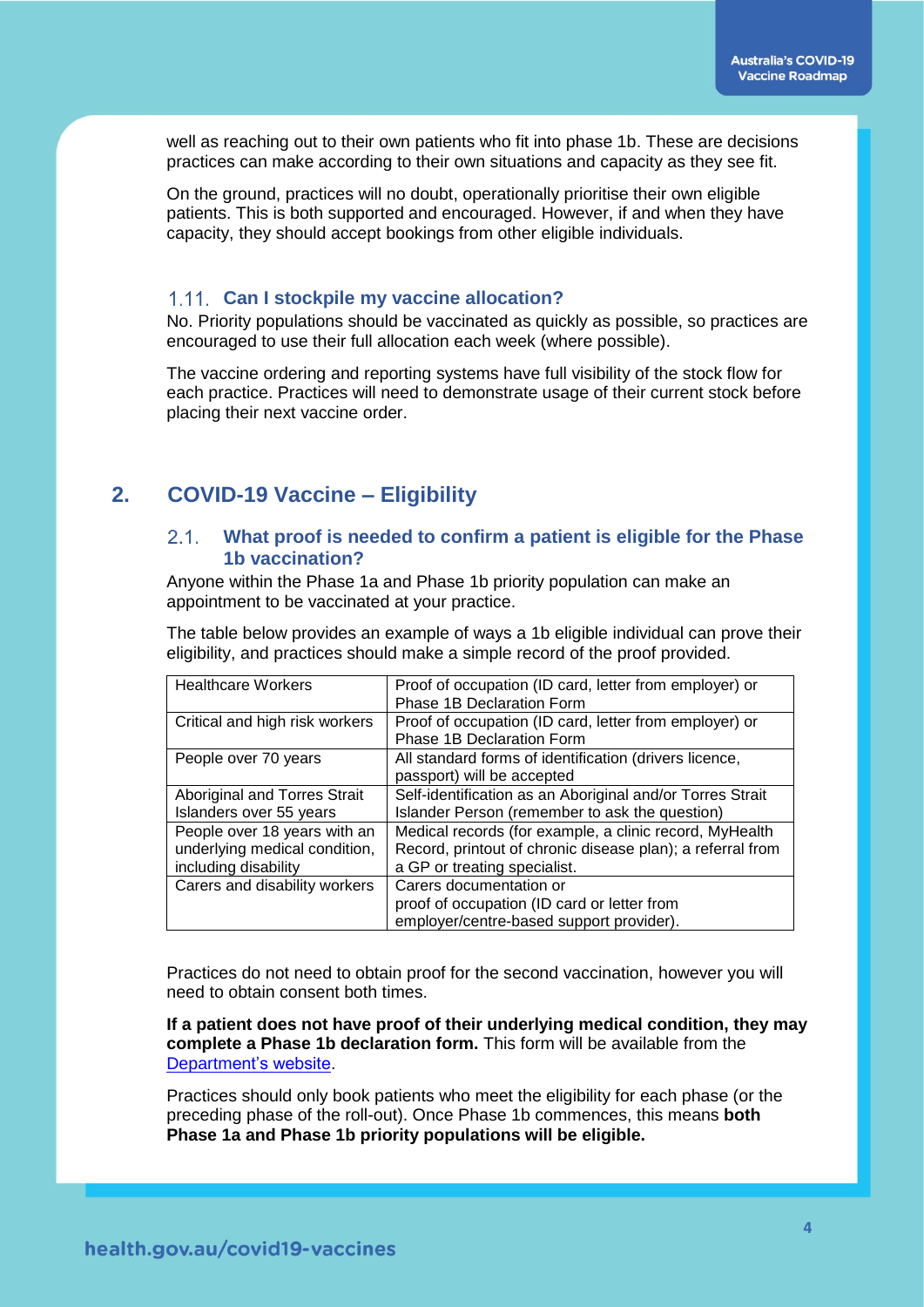#### $2.2.$ **What should a practice do if a patient books who is not eligible?**

If a patient attends your practice and is assessed to not be eligible to receive the vaccine in Phase 1b, they should not be vaccinated.

If the vaccine suitability assessment has been completed, the appropriate MBS item can be claimed. This is irrespective of the outcome of the assessment. Where the patient returns at a later date, another vaccine suitability assessment service will need to be undertaken to determine if the patient is now eligible for a COVID-19 vaccine.

#### **Who are considered "other healthcare workers" as per the 1b**   $2.3.$ **eligibility?**

Other healthcare workers are defined as:

- Individuals working in health care including doctors, nurses and midwives, allied health professionals, dental practitioners, students on placement
- All public and private hospital staff
- Healthcare workers in private practice
- Community pharmacy staff
- All workers providing in-home and community disability and aged care, including centre-based care
- Workers who regularly engage in person with those receiving aged care or those with a disability in phase 1a or 1b, including aged care assessment workforce, those conducting regulatory activities and advocacy services
- Onsite administrative staff, Cleaners, kitchen staff and other ancillary staff in healthcare settings

## $2.4.$ **What if a person is eligible but does not have a Medicare card? Where can patients who are non-Medicare card holders get vaccinated?**

The COVID-19 vaccination will be free for all people living in Australia. Individuals without a Medicare card can be vaccinated as long as they meet the current eligibility criteria, and can receive the vaccine from a GP led Respiratory Clinic or a state/territory vaccination clinic.

A list of available GP led Respiratory Clinics and state run vaccination clinics will be found on the COVID-19 National Vaccination Information and Location Service.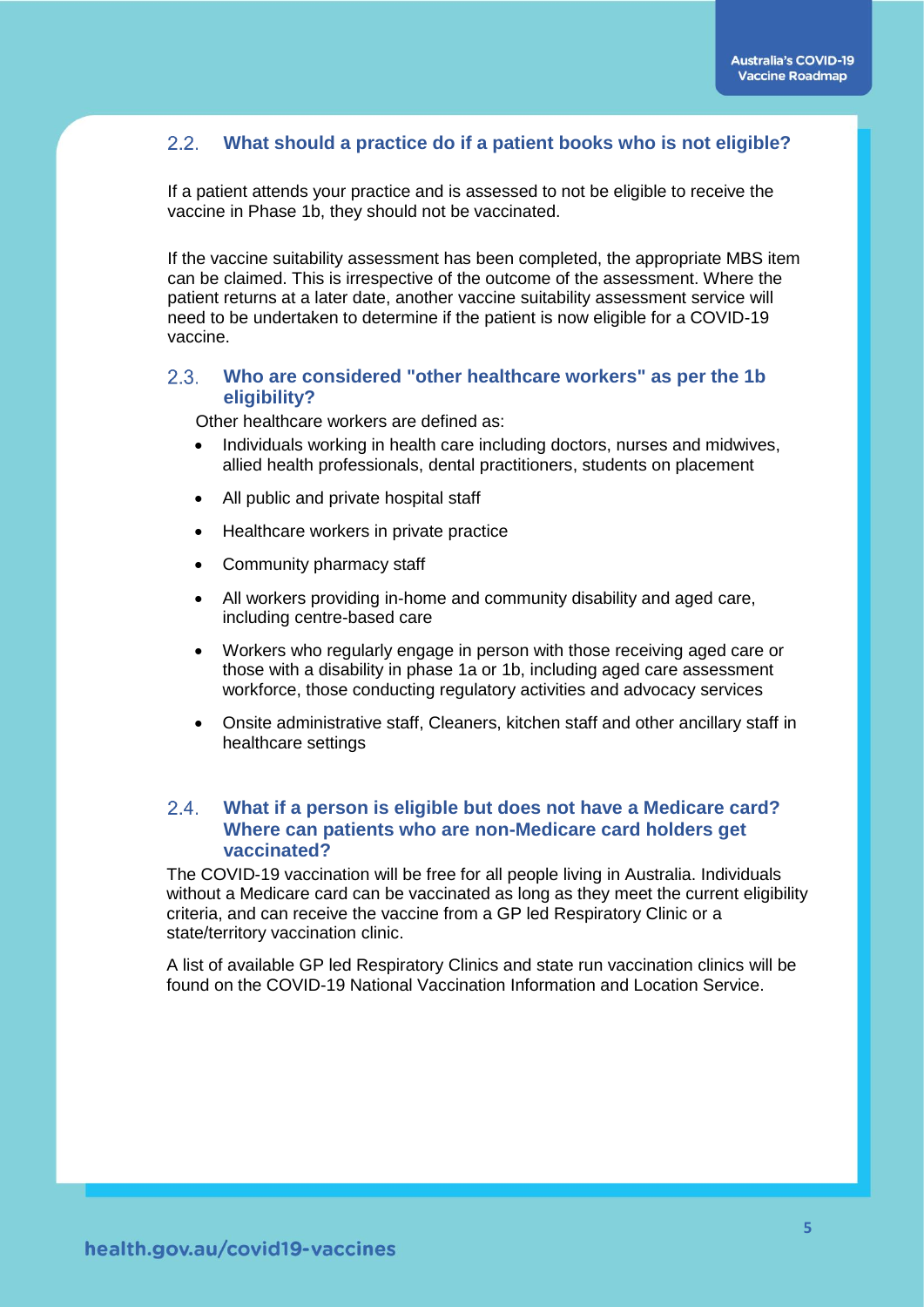# **3. COVID-19 Vaccine –Clinical Considerations**

### $3.1.$ **Should patients with a history of anaphylaxis or multiple allergies be sent to a hospital to be vaccinated?**

No, however, there are some specific considerations for patients with a history of anaphylaxis or multiple allergies. For more information, please see advice from the Australian Technical Advisory Group on Immunisation (ATAGI): [https://www.health.gov.au/resources/publications/covid-19-vaccination-atagi-clinical](https://www.health.gov.au/resources/publications/covid-19-vaccination-atagi-clinical-guidance-on-covid-19-vaccine-in-australia-in-2021)[guidance-on-covid-19-vaccine-in-australia-in-2021](https://www.health.gov.au/resources/publications/covid-19-vaccination-atagi-clinical-guidance-on-covid-19-vaccine-in-australia-in-2021)

### $3.2<sub>1</sub>$ **Do GPs need to conduct all vaccine assessments or can this be completed by a nurse?**

Practices can build their own clinical model to deliver the vaccine.

The current MBS assessment items require the patient to receive a face-to-face attendance from the GP or suitably qualified health professional.

The supervising GP must be present at the location and while they can delegate any part of the assessment or vaccine administration to a suitably qualified health professional, they must take full responsibility for the assessment.

### $3.3.$ **Do patients have to be constantly observed for 15 minutes or can patients wait within the waiting room for 15 minutes?**

Patients can be observed within a practice's waiting room or other safe observation area for however long their observation period is.

### $34$ **Do practice staff undertaking the observation need First Aid certifications or is CPR enough?**

People require a period of observation following COVID-19 vaccination by someone who can summon help if required. There are no additional staff capability requirements above the usual general practice accreditation requirements.

#### $3.5$ **Please clarify the 'live' status of the AstraZeneca vaccine and its relevance to the immunocompromised people?**

The AstraZeneca COVID-19 vaccine does not contain any live SARS-CoV-2 virus and it cannot give you COVID-19.

The AstraZeneca COVID-19 vaccine uses a modified adenovirus carrier that brings the SARS-CoV-2 spike protein into your cells. This vaccine does not behave like a 'live vaccine'. The adenovirus carrier has been modified so that it cannot replicate or spread to other cells, and it cannot cause infection. It is safe in people who are immunocompromised.

The Australian Government strongly recommends people who are immunocompromised receive the COVID-19 vaccination.

For further information see:

[https://www.health.gov.au/sites/default/files/documents/2021/03/covid-19](https://www.health.gov.au/sites/default/files/documents/2021/03/covid-19-vaccination-information-on-covid-19-astrazeneca-vaccine.pdf) [vaccination-information-on-covid-19-astrazeneca-vaccine.pdf](https://www.health.gov.au/sites/default/files/documents/2021/03/covid-19-vaccination-information-on-covid-19-astrazeneca-vaccine.pdf)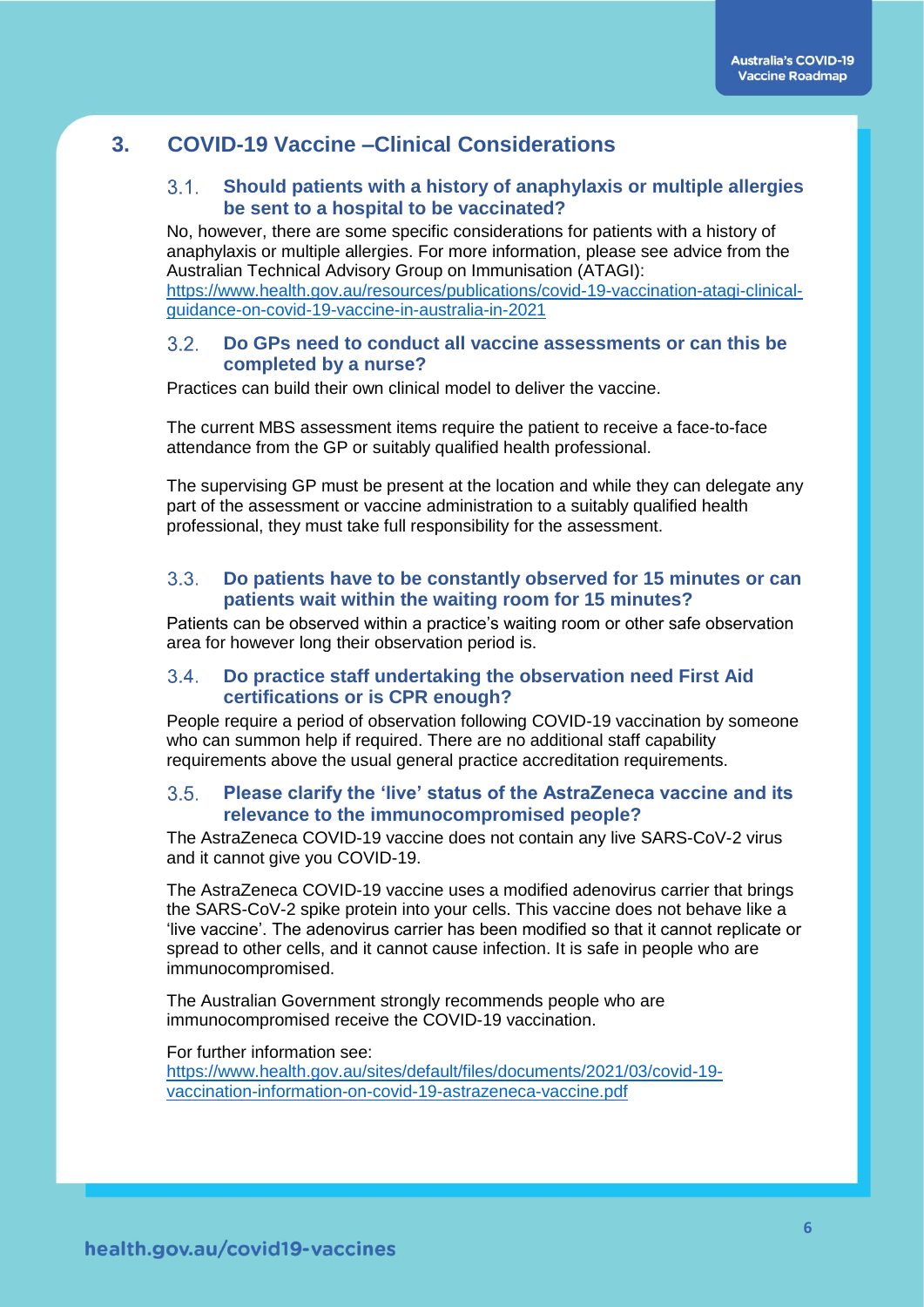#### $3.6.$ **What is the level of adverse reaction that is to be reported? Do we have to report every sore arm or mild headache?**

To ensure robust data for monitoring vaccine safety, the TGA is encouraging health professionals to report all potential adverse events following COVID-19 vaccination, especially if these are unexpected or serious.

In most states and territories there is also a legislative requirement to report adverse events following immunisation.

For more information on how and what to report see: <https://www.tga.gov.au/reporting-suspected-side-effects-associated-covid-19-vaccine>

#### $3.7.$ **What are the minimum number of days between administration of AstraZeneca vaccine and other vaccines?**

The Australian Technical Advisory Group on Immunisation (ATAGI) has advised that co-administration of COVID-19 vaccine with other vaccines is not routinely recommended.

A minimum 14-day interval is advised between administration of a COVID-19 vaccine and any other vaccine, including the influenza vaccine.

#### $3.8.$ **How do I schedule influenza and COVID-19 vaccinations for my patients?**

This year both influenza and COVID-19 vaccines will be available to protect people in Australia from these potentially serious diseases. It will be important that both vaccinations are planned to ensure the best possible protection against COVID-19 and influenza.

In 2021, NIP influenza vaccines will be available from April, subject to local vaccine supply arrangements. This timing is consistent with previous years and expert advice on optimal timing of influenza vaccination to ensure the best possible protection ahead of the peak influenza season (which usually occurs from June to September in most parts of Australia).

When scheduling influenza and COVID-19 vaccinations, the following principles should be considered:

- People in [earlier phases](https://www.health.gov.au/initiatives-and-programs/covid-19-vaccines/getting-vaccinated-for-covid-19/when-will-i-get-a-covid-19-vaccine) for COVID-19 vaccination should ensure they receive the COVID-19 vaccine as soon as it is available to them, and then receive their influenza vaccine.
- People in [later phases](https://www.health.gov.au/initiatives-and-programs/covid-19-vaccines/getting-vaccinated-for-covid-19/when-will-i-get-a-covid-19-vaccine) for COVID-19 vaccination should receive their influenza vaccine as soon as it is available, and then receive their COVID-19 vaccine when it becomes available to them.

It is the responsibility of the practice to ensure appropriate spacing between COVID and influenza vaccinations.

Clinical advice is changing rapidly. All vaccination providers should keep up to date with the latest ATAGI advice available at health.gov.au.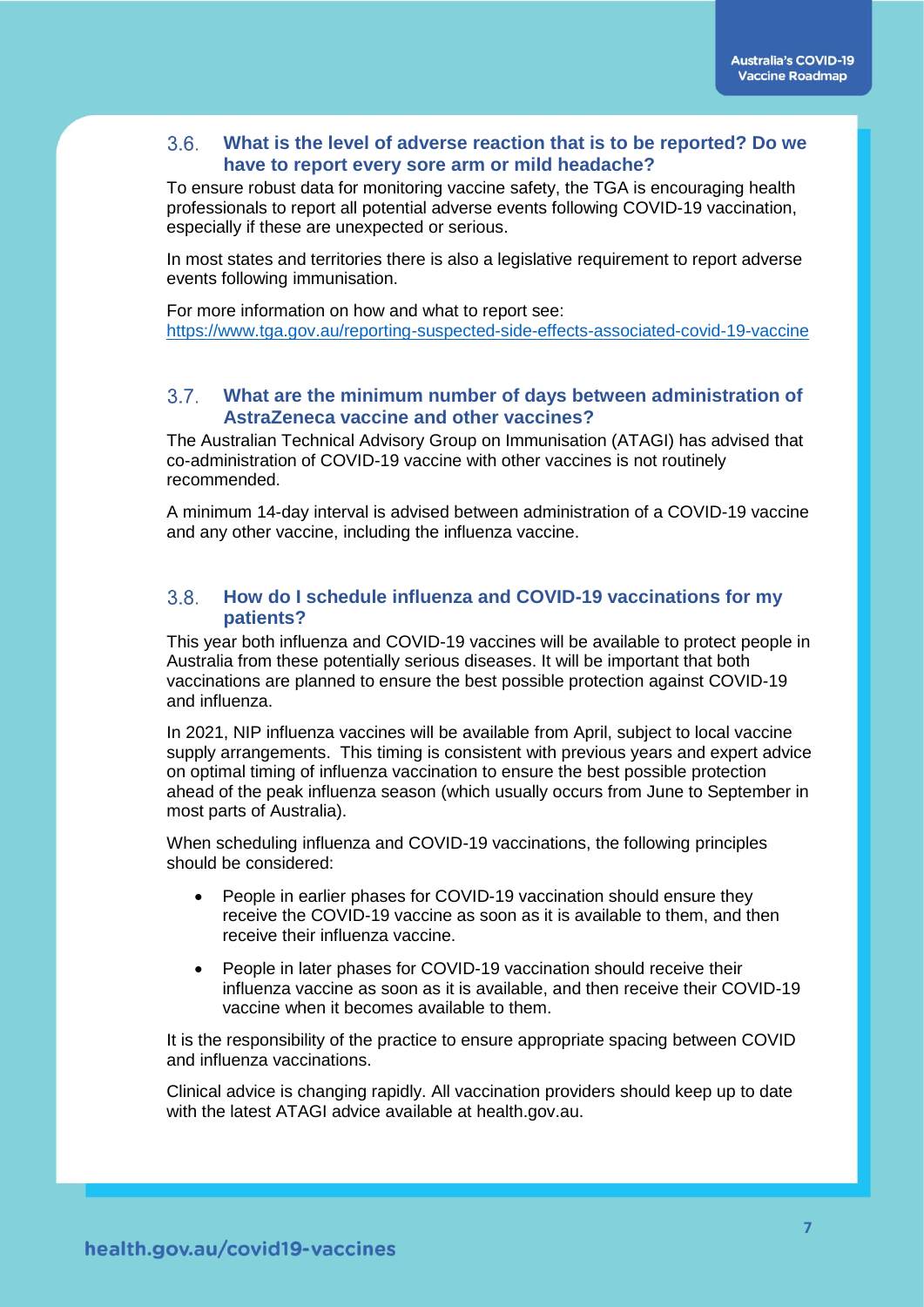Note: under the *Australian Immunisation Register Act 2015*, it is now mandatory to report influenza vaccinations administered to the AIR.

# **4. COVID-19 Vaccine - Communications**

## **Are there patient resources available to hand out after receiving the COVID-19 vaccination?**

A 'Provider Kit for General Practices' has been developed, which includes a number of communication materials, including patient fact sheets. This pack will be provided to all practices via your PHN.

The pack will also be available on the [Department's website.](https://www.health.gov.au/initiatives-and-programs/covid-19-vaccines/information-for-covid-19-vaccination-providers#becoming-a-covid19-vaccination-provider)

#### $4.2.$ **What can practices do if the media contacts them?**

It is up to the discretion of each practice if they chose to engage with the media.

## **5. COVID-19 – Online Systems**

#### **How will patients book an appointment at my practice?**  $5.1.$

After completing the Eligibility Checker, eligible individuals will be prompted to find their nearest vaccination site within the Vaccine Clinic Finder.

The Vaccine Clinic Finder (found within the COVID-19 Vaccine Information and Location Service) will have information on all vaccination sites as they become available and will have details on how to make an appointment.

### 52 **My practice details are wrong in the Vaccine Clinic Finder – how do I update them?**

PHNs are assisting the Department to update the Vaccine Clinic Finder. Please contact your local PHN to provide the updated details. The PHN will feed these changes back for urgent revision.

If you wish to have patients book appointments through your online booking system, you need to create specific online vaccine bookings directly with your booking vendor. Healthdirect is working with vendors directly to update booking links within the Vaccine Clinic Finder as soon as they are available. If your clinic has not set up dedicated appointments, the booking links will not work.

#### $5.3.$ **When will my practice go onto the online booking system?**

Practices are being listed into the Vaccine Clinic Finder in line with their planned commencement date. Practices will be listed with sufficient lead time for eligible patients to make a booking prior to their commencement.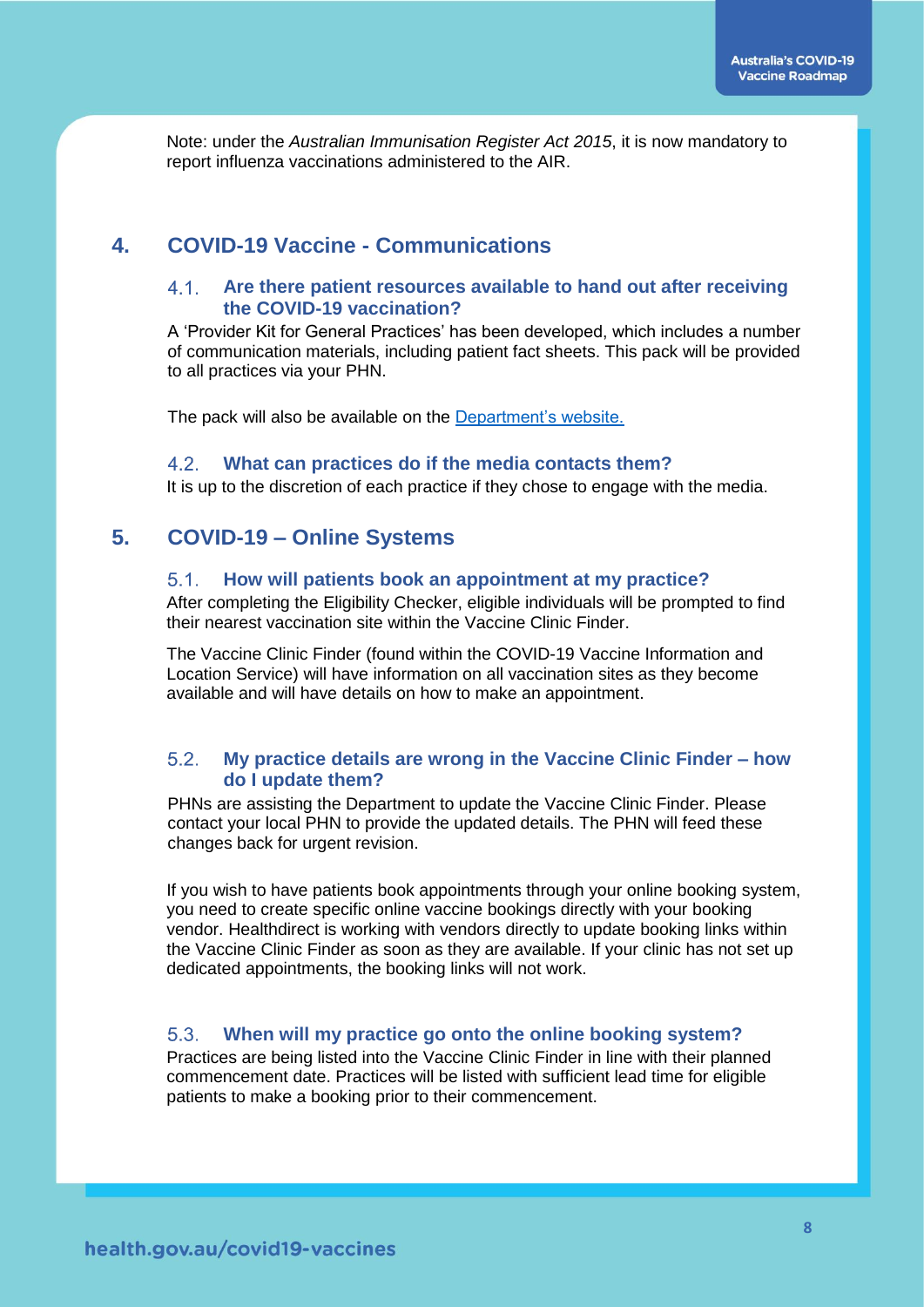#### $5.4.$ **How often should GPs report vaccine administrations into AIR?**

COVID-19 vaccinations should be reported to the AIR within 24 hours wherever it is reasonably practical to do so. Real-time or end-of-day reporting are equally appropriate, as determined at the discretion of the practice.

#### $5.5.$ **Will I be penalised if I don't upload into AIR?**

New laws to make AIR reporting mandatory commenced on 20 February 2021 to allow Government to track and trace every COVID-19 vaccine administered in Australia and purse a civil penalty for vaccination providers that do not report.

The Department of Health and Services Australia will provide education and support in the first instance to assist providers who are not meeting the new reporting requirements.

Civil penalties are a last resort for instances where the failure to report is deliberate and ongoing, even after ongoing education and support has been provided.

#### $5.6.$ **Do I have to check AIR before giving my patient a vaccine?**

Practices should take reasonable steps to satisfy themselves that a person is eligible to receive the vaccine. This could include checking in AIR for any previous vaccinations.

#### $5.7.$ **Is a barcode scanner essential? Can the barcode be uploaded on the phone to your software, for example?**

Barcode scanners are not essential.

AIR requires the batch number of each vaccination to be uploaded into the AIR. This is short enough to enter by hand (8 digits). This is mandatory.

Some clinical software will be able to automatically upload serial numbers into the AIR. If you have a barcode scanner, and your clinical software has this enabled, you can opt to scan the barcode (that includes the GTIN, batch number, expiry date and serial number if it exists) for upload to the AIR. This is optional.

## **6. COVID-19 Vaccine – Training**

#### $6.1.$ **What do practices do with the COVID-19 training certificates? Are they required to be submitted somewhere?**

All vaccine administrators must complete the training and provide a copy of their certificate to their employer as proof of completion prior to administering COVID-19 vaccines.

Each general practice site is required to maintain a record of completion for all vaccine administrators.

### 6.2 **As a GP, if my nurses do the training and will be immunising, do I need to complete the training as I will only be overseeing vaccinations?**

All health professionals involved in the administration of COVID-19 vaccines are required to complete the COVID-19 Vaccination Training Program.